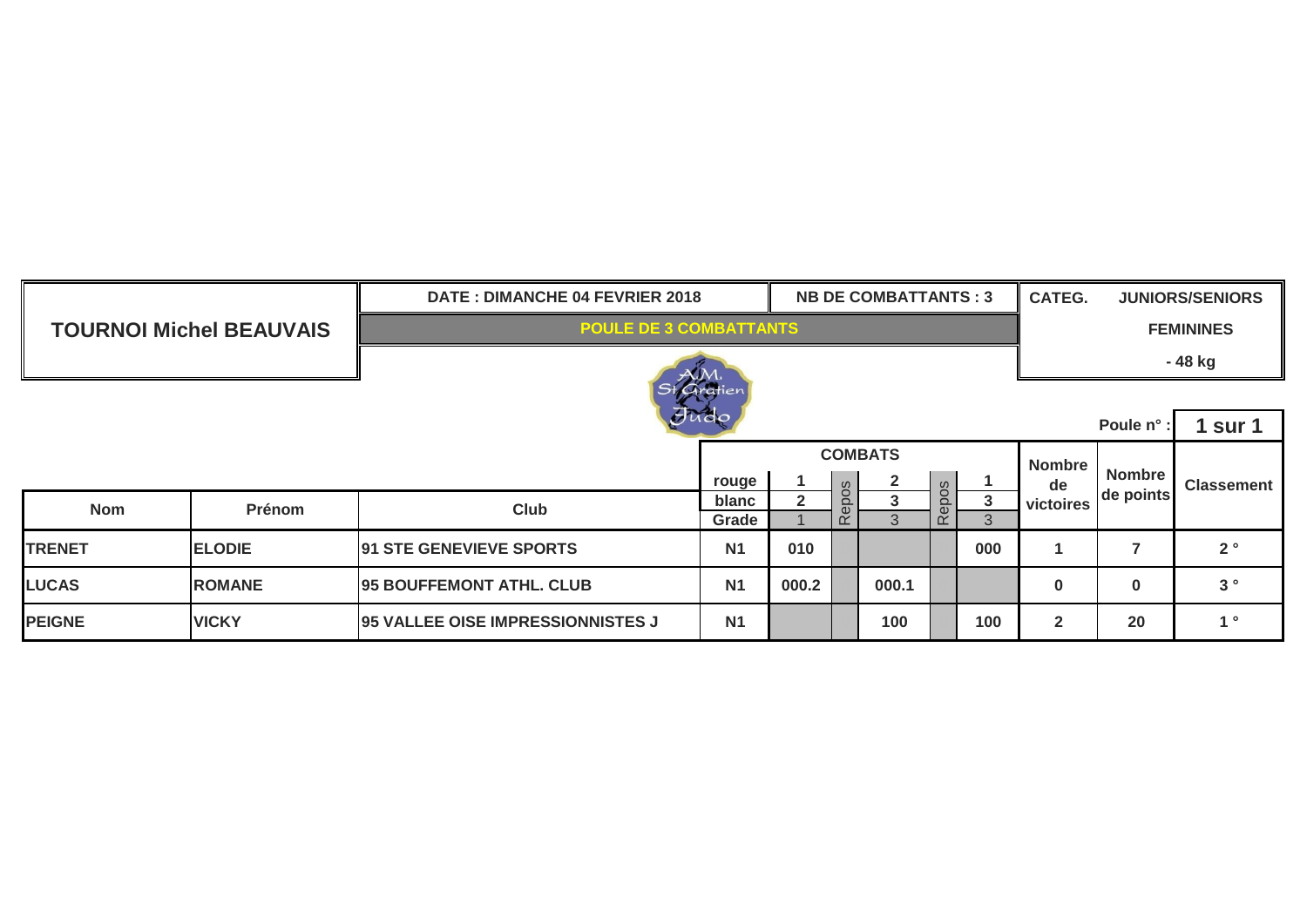|                                |                   |                                   |                               | DATE: DIMANCHE 04 FEVRIER 2018<br><b>NB DE COMBATTANTS: 6</b> |              |                 |       |     |         |     |       |     |     |     | CATEG.         |     | <b>JUNIORS/SENIORS</b> |                |                               |           |                   |
|--------------------------------|-------------------|-----------------------------------|-------------------------------|---------------------------------------------------------------|--------------|-----------------|-------|-----|---------|-----|-------|-----|-----|-----|----------------|-----|------------------------|----------------|-------------------------------|-----------|-------------------|
| <b>TOURNOI Michel BEAUVAIS</b> |                   |                                   | <b>POULE DE 6 COMBATTANTS</b> |                                                               |              |                 |       |     |         |     |       |     |     |     |                |     | <b>FEMININES</b>       |                |                               |           |                   |
|                                |                   |                                   |                               | St Gratien                                                    |              |                 |       |     |         |     |       |     |     |     |                |     |                        | - 52 kg        |                               |           |                   |
|                                |                   |                                   |                               |                                                               |              |                 |       |     | $J$ udo |     |       |     |     |     |                |     |                        |                |                               |           |                   |
|                                |                   |                                   |                               |                                                               |              |                 |       |     |         |     |       |     |     |     |                |     |                        |                | Poule n°                      | 1 sur $2$ |                   |
|                                |                   | <b>COMBATS</b>                    |                               |                                                               |              |                 |       |     |         |     |       |     |     |     |                |     |                        |                |                               |           |                   |
|                                |                   |                                   | rouge                         | $-1$                                                          | $\mathbf{3}$ | $5\overline{5}$ |       | 2   | 4       | 2   |       | 3   | 2   |     | 3 <sup>1</sup> |     | $\overline{2}$         | $\overline{4}$ | Nombre de Nombre<br>victoires | de points | <b>Classement</b> |
| <b>Nom</b>                     | Prénom            | Club                              | blanc<br>Grade                | 2                                                             | 4            | 6               | 3     | 5   | 6       | 3   | 5     | 6   | 4   | 6   | 5 <sup>5</sup> |     | 6                      |                |                               |           |                   |
| <b>TENEBAY</b>                 | <b>LAETITIA</b>   | <b>60 JC LAIGNEVILLE</b>          | N <sub>2</sub>                | 020                                                           |              |                 | 000.1 |     |         |     | 000.3 |     |     | 010 |                | 000 |                        |                |                               | 10        | 5°                |
| <b>MARCHAND</b>                | <b>JULIE</b>      | <b>60 SPORTING C CHAUMONT</b>     | <b>N1</b>                     | 000                                                           |              |                 |       | 000 |         | 000 |       |     | 000 |     |                |     | 000                    |                | 0                             | 0         | 6°                |
| <b>BABIO</b>                   | <b>NAWALIATOU</b> | <b>89 AM STADE AUXERROIS</b>      | N <sub>1</sub>                |                                                               | 010          |                 | 100   |     |         | 020 |       | 020 |     |     | 100            |     |                        |                | 5                             | 47        | 1 <sup>°</sup>    |
| <b>ROBERT</b>                  | <b>MARLENE</b>    | <b>92 A.M ASNIERES</b>            | N3                            |                                                               | 000          |                 |       |     | 100     |     |       |     | 020 |     |                | 020 |                        | 020            | 4                             | 40        | $2^{\circ}$       |
| <b>D ALEO</b>                  | <b>CHLOE</b>      | <b>93 JC RAINCY VILLEMOMBLE</b>   | N <sub>2</sub>                |                                                               |              | 100             |       | 100 |         |     | 100   |     |     |     | 000            |     |                        | 000            | 3                             | 30        | 3 <sup>°</sup>    |
| <b>BENLALA</b>                 | <b>ASSIA</b>      | <b>93 JUDO CLUB FAIR PLAY AUL</b> | N <sub>1</sub>                |                                                               |              | 000             |       |     | 000     |     |       | 000 |     | 100 |                |     | 020                    |                | $\mathbf{2}$                  | 20        | $4^{\circ}$       |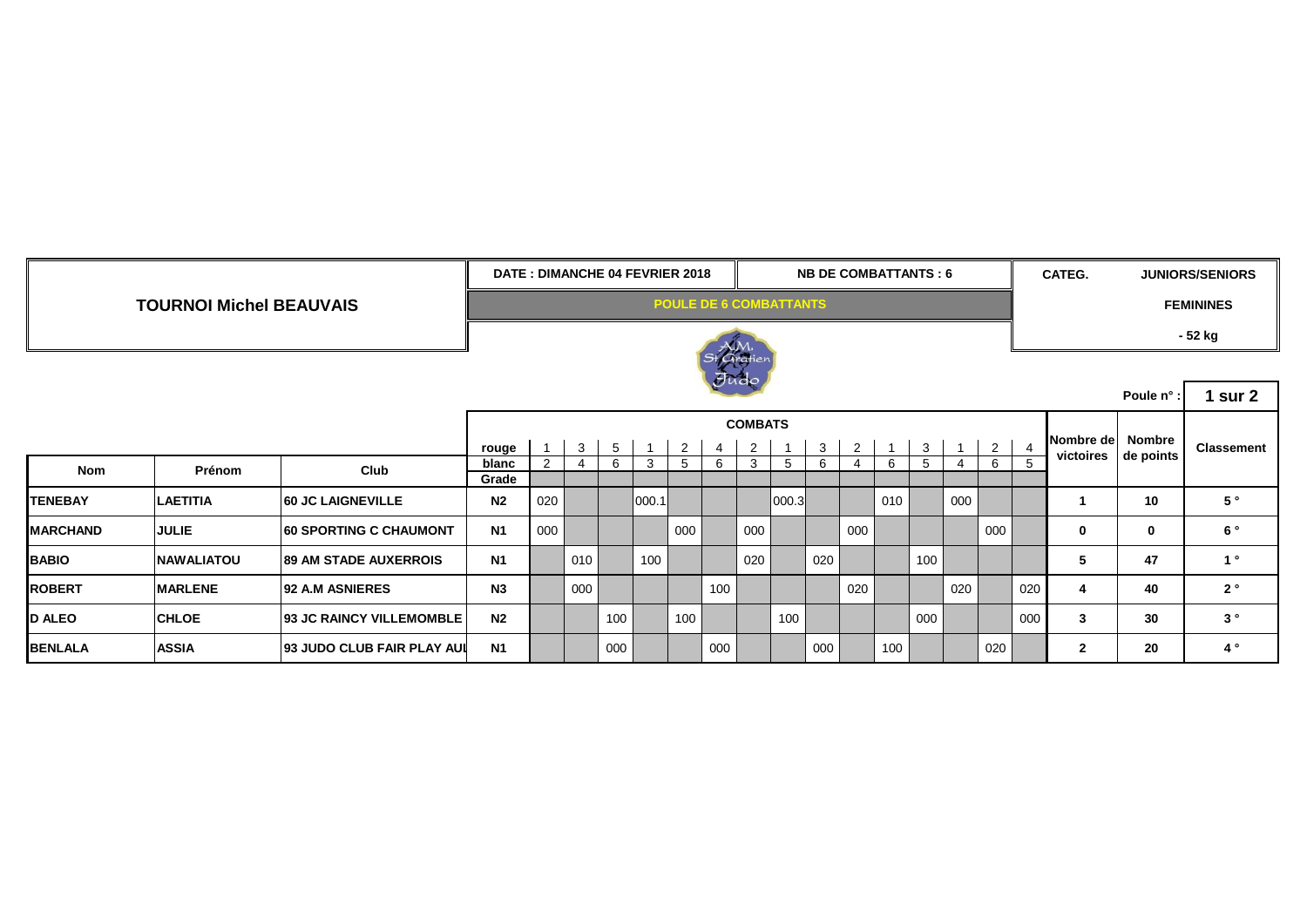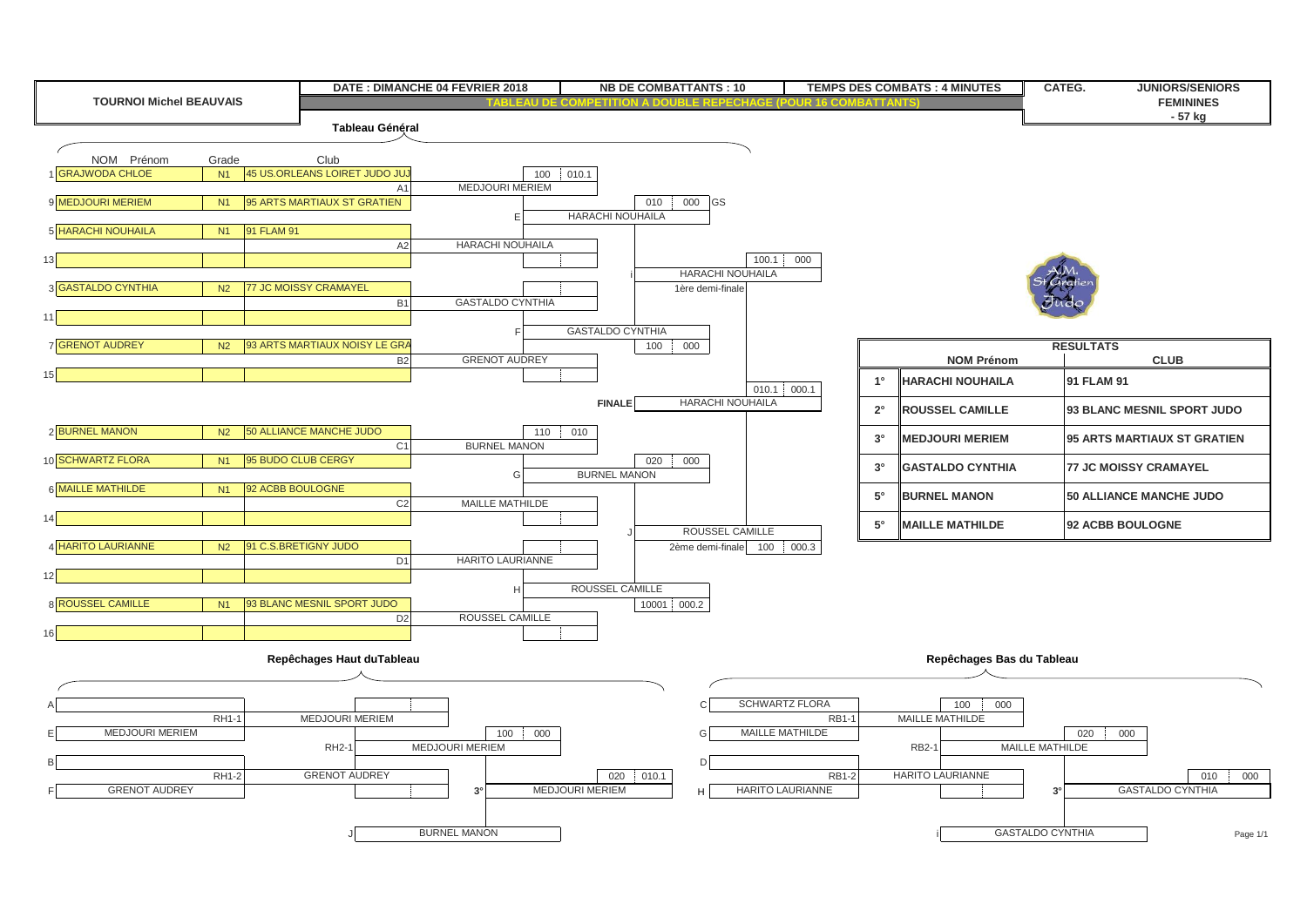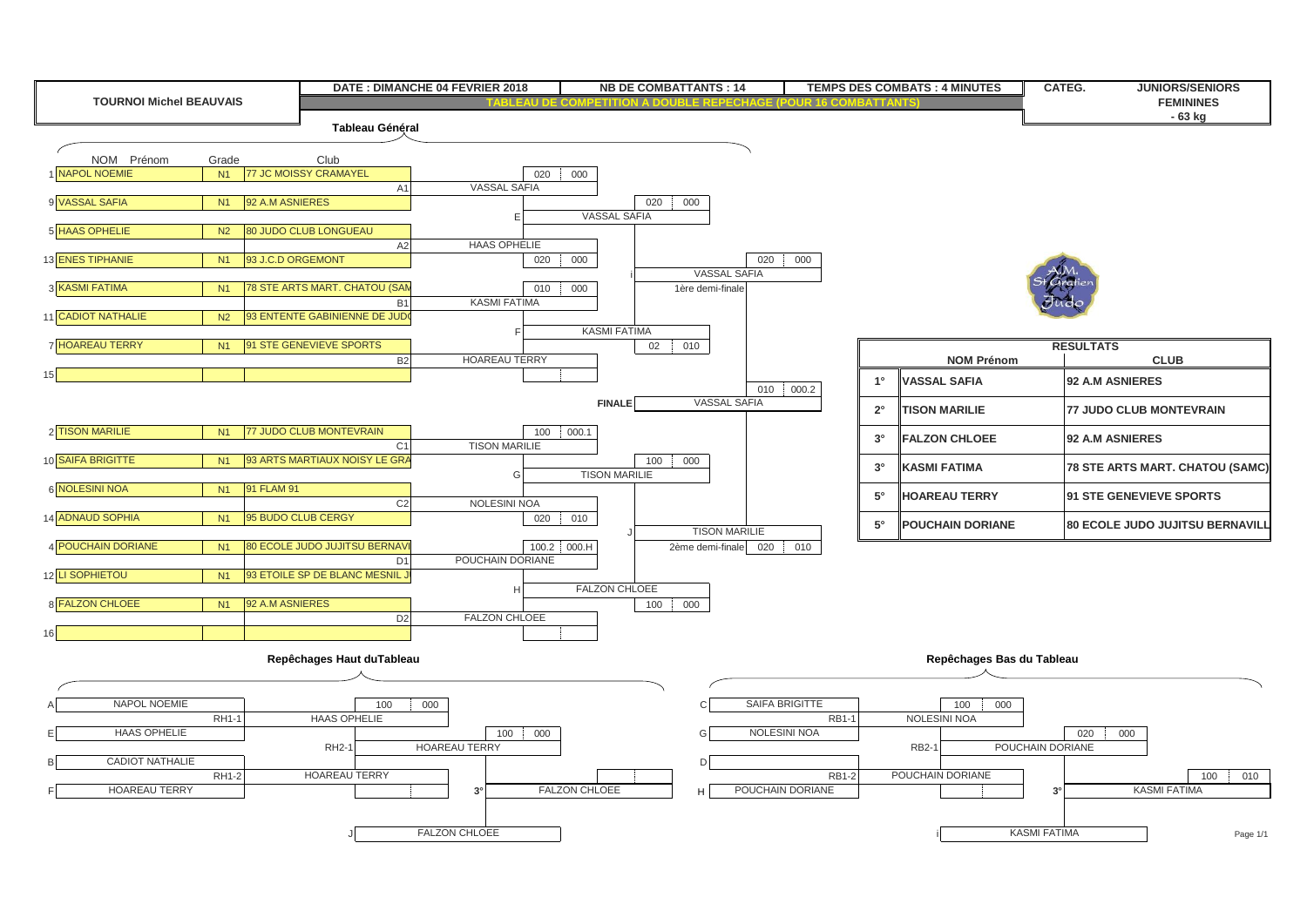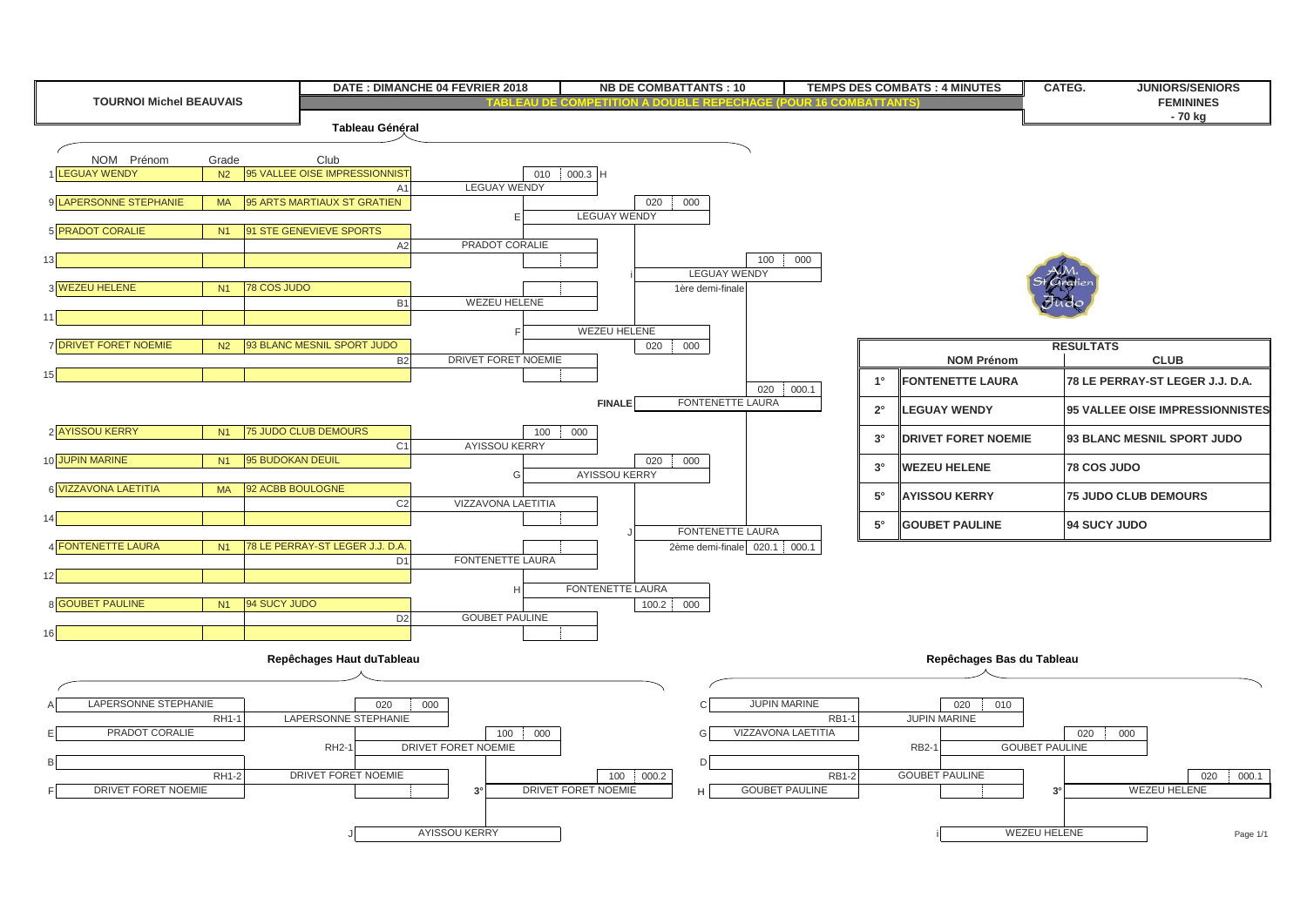|                  |                                | <b>NB DE COMBATTANTS : 2</b><br>DATE: DIMANCHE 04 FEVRIER 2018 |           |                  |                                      |                |                     |          |           | <b>CATEG.</b><br><b>JUNIORS/SENIORS</b> |                   |  |
|------------------|--------------------------------|----------------------------------------------------------------|-----------|------------------|--------------------------------------|----------------|---------------------|----------|-----------|-----------------------------------------|-------------------|--|
|                  | <b>TOURNOI Michel BEAUVAIS</b> | <b>POULE DE 3 COMBATTANTS</b>                                  |           | <b>FEMININES</b> |                                      |                |                     |          |           |                                         |                   |  |
|                  |                                |                                                                | - 78 kg   |                  |                                      |                |                     |          |           |                                         |                   |  |
|                  |                                |                                                                | Gratien   |                  |                                      |                |                     |          |           |                                         |                   |  |
| JUGO             |                                |                                                                |           |                  |                                      |                |                     |          |           |                                         | <b>1 sur 1</b>    |  |
|                  |                                |                                                                |           | <b>Nombre</b>    |                                      |                |                     |          |           |                                         |                   |  |
|                  |                                |                                                                | rouge     |                  | $\overline{2}$<br>ທ<br><u>s</u><br>3 |                | $\infty$            |          | de        | Nombre<br>de points                     | <b>Classement</b> |  |
| <b>Nom</b>       | Prénom                         | Club                                                           | blanc     | $\overline{2}$   |                                      |                | C<br>$\Omega$<br>d: | 3        | victoires |                                         |                   |  |
|                  |                                |                                                                | Grade     |                  | $\alpha$                             | $\overline{0}$ | $\alpha$            | $\Omega$ |           |                                         |                   |  |
| <b>BRILLAULT</b> | <b>EMELINE</b>                 | <b>75 A J A PARIS XX</b>                                       | <b>N1</b> | 020.1            |                                      |                |                     |          |           | 10                                      | 1 <sup>°</sup>    |  |
| <b>BOUZZINE</b>  | <b>AHLAM</b>                   | <b>95 ARTS MARTIAUX ST GRATIEN</b>                             | <b>MA</b> | 010.2            |                                      |                |                     |          | $\bf{0}$  | $\bf{0}$                                | 2 <sup>°</sup>    |  |
|                  |                                |                                                                |           |                  |                                      |                |                     |          |           |                                         |                   |  |